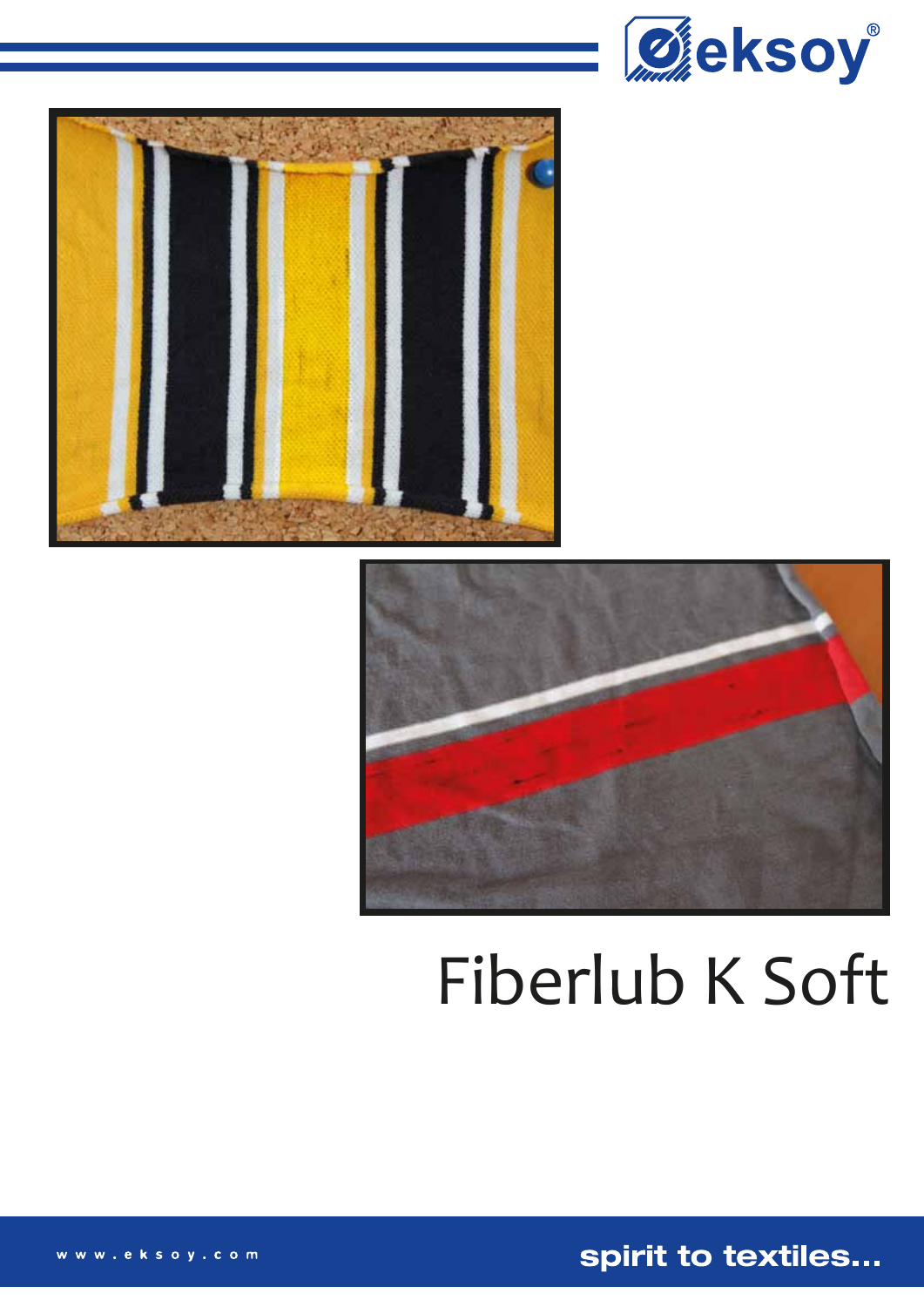

## **FIBERLUB K SOFT LUBRICANT FOR DYED COTTON AND BLENDED YARN**

#### **FIBERLUB K SOFT is invented for treating;**

Cotton Viscose Wool Polyester blends

to impart; smoothness required for further processing in weaving / knitting operations and a satisfactory feel / antistatic effect.

- **FIBERLUB K SOFT** imparts superior gliding properties to weaving and knitting yarns.
- **FIBERLUB K SOFT** is exhausted evenly on all sections of package and there will be no friction difference between centre and external face.
- **FIBERLUB K SOFT** confers very low Lubrication coefficient and variation value which is "must" for further processing, like rewinding, knitting, sizing and weaving.
- **FIBERLUB K SOFT** prevents cross staining of striped dyed knits during industrial laundry wash, particularly on light color dyed stripes.
- Phenolic yellowing value of **FIBERLUB K SOFT** is 4 / 5, so shade variation after the application is negligible.
- *FIBERLUB K SOFT* has high electrolyte stability so it does not deposit on yarn packages as grey powder and does not generate powder during rewinding.
- **FIBERLUB K SOFT** is advised as softener for raising and emerizing purposes.



spirit to textiles...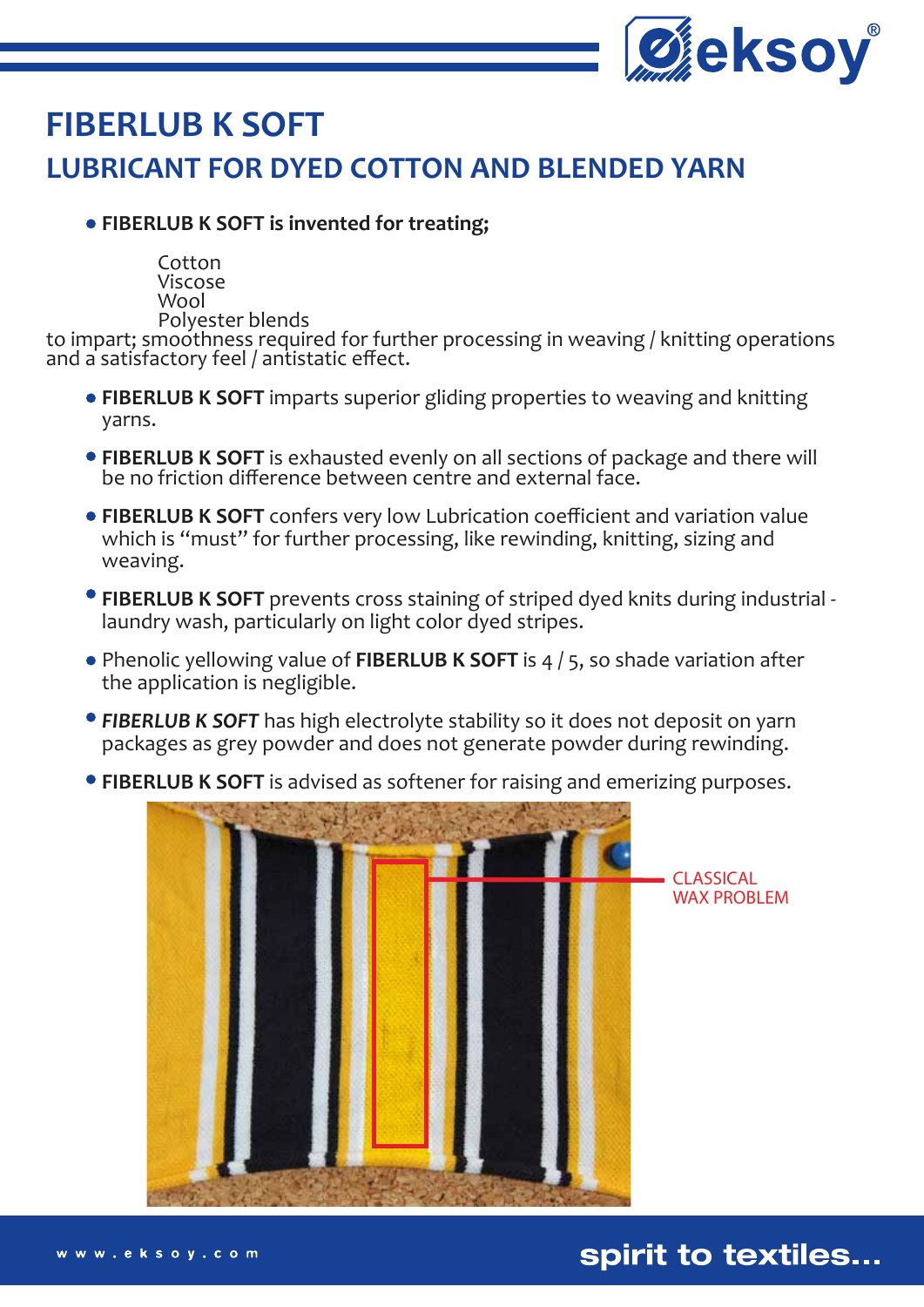

ts)

#### **COMPARISON OF FRICTION TESTS**



| 0.37  |                                                                                                                          |  |     |
|-------|--------------------------------------------------------------------------------------------------------------------------|--|-----|
|       |                                                                                                                          |  |     |
| 0.25  |                                                                                                                          |  |     |
|       |                                                                                                                          |  |     |
| 0.125 | maninang Lapanomong Maranang mangang mangaginamang kamag berya dan sarang dapat Mand ata beghigh sarang palipanah panang |  |     |
| ō     |                                                                                                                          |  | 151 |
|       |                                                                                                                          |  |     |



Treated

## spirit to textiles...

www.eksoy.com